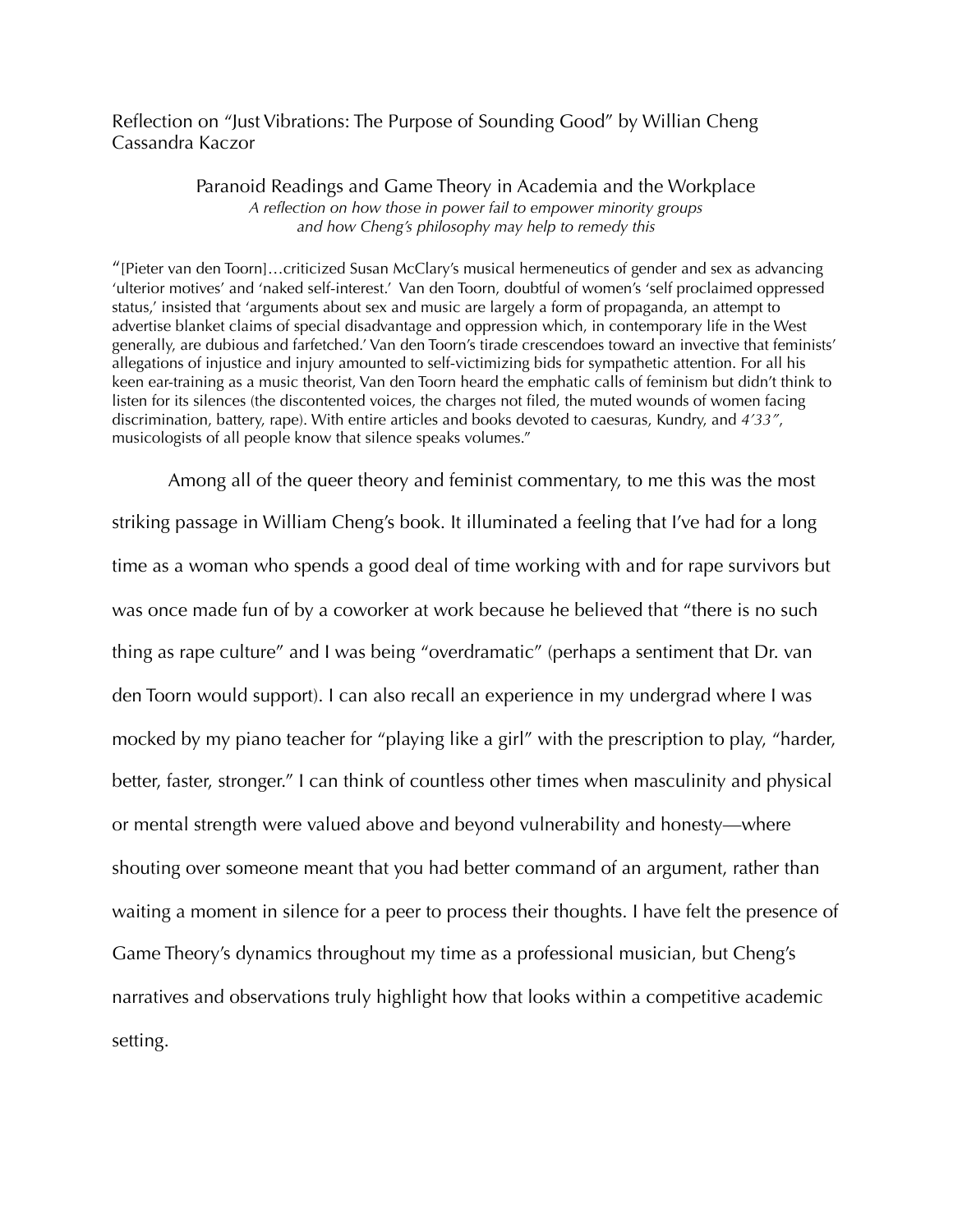I feel that based on Cheng's testimonies, certain faculty members within academia can present themselves as members of an exclusive boys' club that reflects the values of our society at large, which seems to have a fear of acknowledging the flaws in a fauxmeritocratic and hardly equal social climate. In the same way that a vindictive faculty member or peer may ask, "What were you thinking when you wrote this?" the law may ask a rape victim, "Well, what were you wearing?" Cheng refers to shame as "topically sexy" and the sexiness of it may come from those in a position of power who get off on subverting the type of person brave enough to ask for feedback or for help. After all, Cheng suggests that strength (non-emotion, non-admission of weakness or struggle) is a value in academia, and so it is in our modern society, specifically in our expectations for young men.

 Masculinity is certainly a value in academia, as it is in any office or occupation that is traditionally associated with power, knowledge, and control. I doubt that you would find many female faculty members, politicians, legal authorities, or businesspeople who forgo a suit jacket in lieu of a dress and prefer flexible, open, negotiating skills to fixed demands and an aggressive command of language. I can say that as a female in a very maledominated field (entertainment/nightlife) I shifted my mannerisms and attire to "fit in" for quite some time. If a masculine approach to learning and to law is our expectation, we are only breeding an environment which accepts masculine candidates, and shapes (or destroys) students or employees within that same set of values. It is not surprising to me that academia became the lion's den it can be, instead of "the chance to encounter other minds and thereby expand one's own," as per the Phil Ford quote on page 49.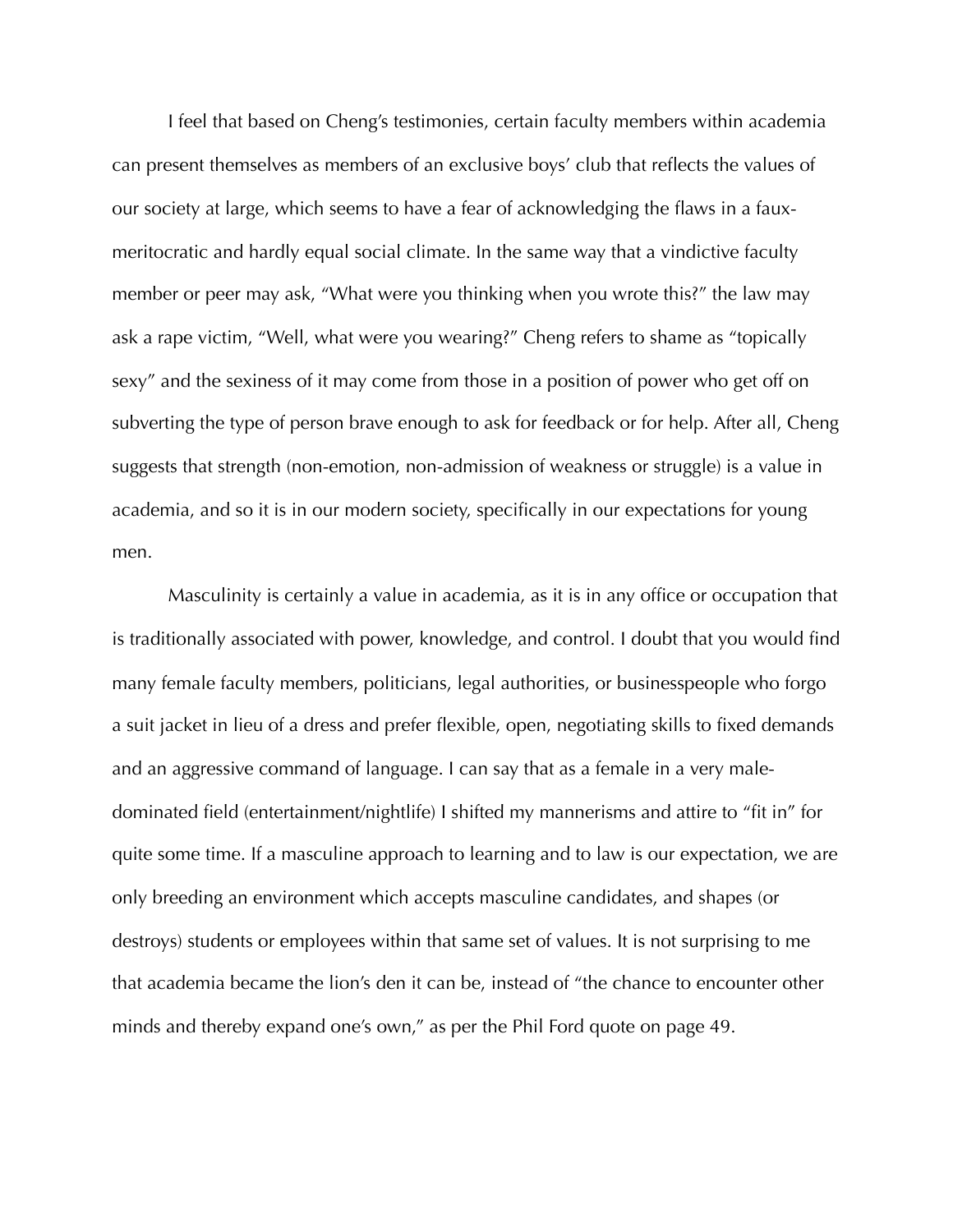Cheng proposes a brilliant argument for the logic behind elevating emotion and interpersonal success through empathy: in the case of female students who are afraid to walk home late at night, Cheng observes that no, that isn't a problem for the institution on a basic level, as it doesn't really pertain to music and its study. However, Cheng's counterargument, which I found brilliant, is that yes, it does pertain to musicology if we envision the field as, "all the activities, care, and caregiving of people who identify as members of the musicological community."

 I have always believed that there is a direct connection between being educated and being empathetic; understanding that the world is a community and the failure to take care of others will be the end of us all (as Eve Ensler claims in defense of women) are interrelated. In this way, when breeding future generations of scholars, wouldn't we want to take this ideal from the classroom to actual practice within the institution? Cheng's reasoning frames this aspiration perfectly. Listening, empathy, and dialogue are key to a scholarly conversation. We cannot respond if we don't hear. We cannot understand if we don't see both sides and reasonably formulate our personal stance. Seeing any type of conversation as merely a one-dimensional pre-scripted scenario destroys the possibility to reach even higher levels of understanding. Seeing a problem or a project through the lens of its owner only informs our cognition and appreciation more fully.

 In the case of van den Toorn, I would argue his single-mindedness in thinking that a gendered lens for interpretation of sound is the *only* interpretation that scholarly feminist musicologists would like to use is beyond offensive. Perhaps it is another level of silence that demands a historical lens, a political lens, or any other number of lenses, but assumes (in silence) that these, being predecessors for the feminists lens, would already be taken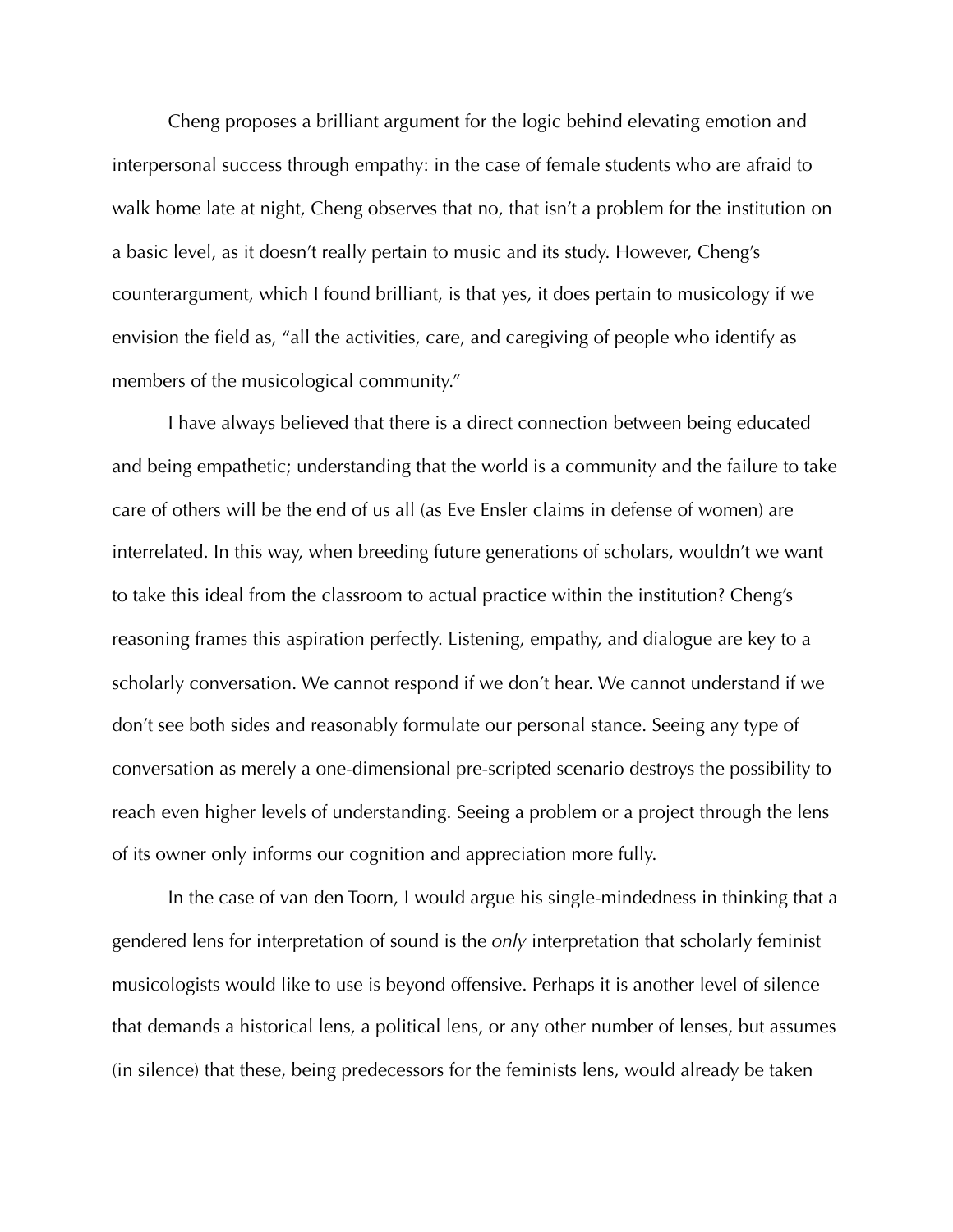into consideration. Jumping to a conclusion (or going straight for the jugular, in some cases) is the opposite of Cheng's value in slowness. Do we take time to process information and engage with or feminine or "receiving" side, or are we failing to listen, as we prepare our premeditated string of canned rebuttals? (Why were you walking alone late at night? How dare you reduce the entire cannon of Western Art Music to some gendered nonsense? Why can't you meet deadlines? Etc.) The masculine approach—the "judging" approach, as I see it—is very useful in debate or determining value according to one's own ethical system, however the feminine approach, which I will identify as the "perceiving" approach, may be more appropriate within institutions of learning, as well as institutions that make decisions which impact human lives. As I have hinted at, academia is a wonderful place to consider as the seed for impact, as the right kind of education is key to cultivating students, scholars, and members of society who critically analyze their world and search for solutions, but do so in a kind and thoughtful way. In this way, we ask the question, "How can we teach young men and women about consent and valuing one another's humanity?" instead of the question, "What were you wearing?" Stripping shame, sex appeal and all, from the equation leaves us one layer closer to the truth, and as Cheng would say, also beauty.

 I would think that not only is Cheng criticizing a system predisposed to certain power dynamics which uphold certain ideals in the classroom but not outside of it, but also begging for a dialogue. This dialogue includes slowing down, listening, and *caring;*  searching for the silences where attention is most needed. Caring for our colleagues while maintaining the highest level of scholarship possible can only lead to a more positive scholastic and societal environment. Who better to read between the lines and discover